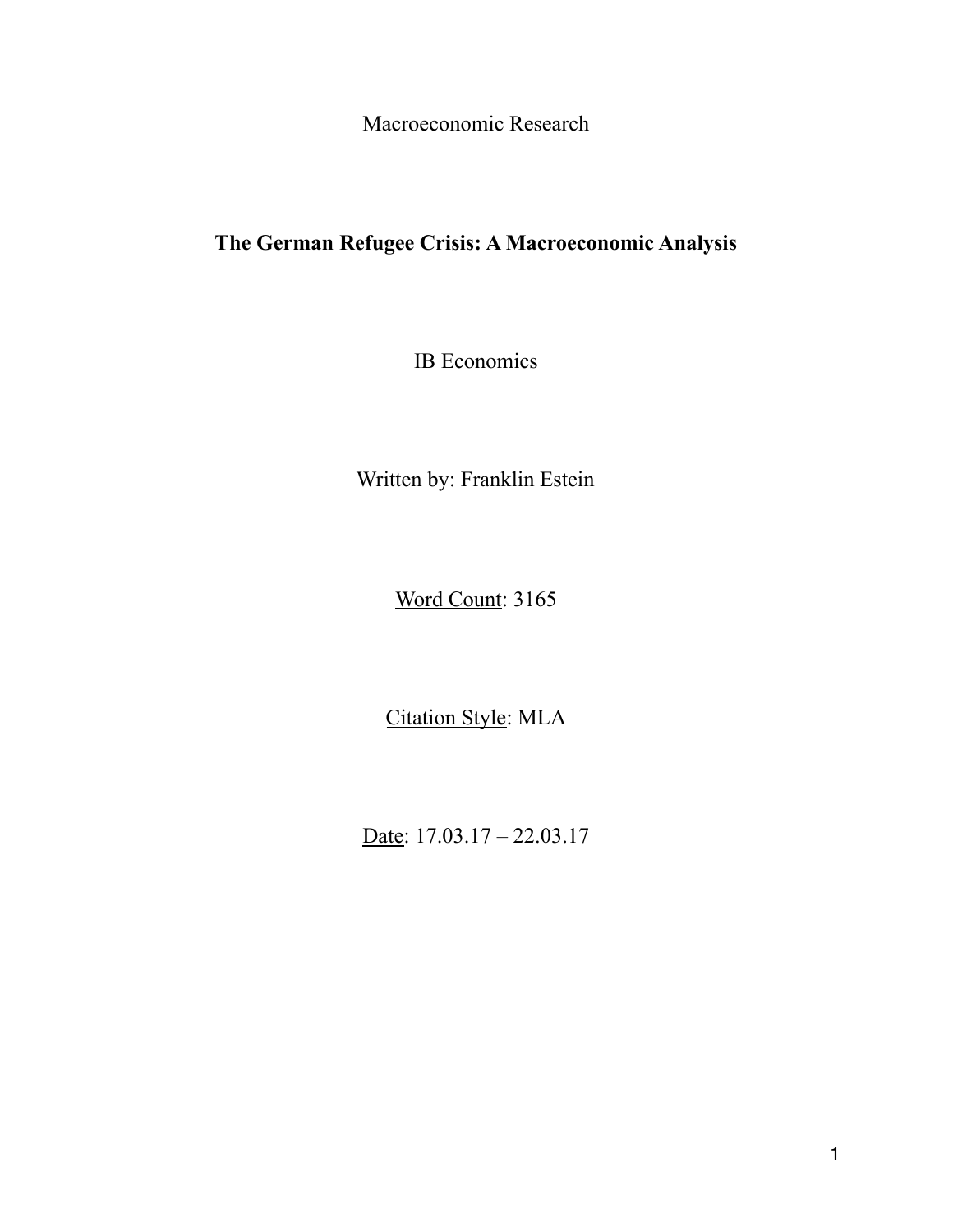# **Table of Contents**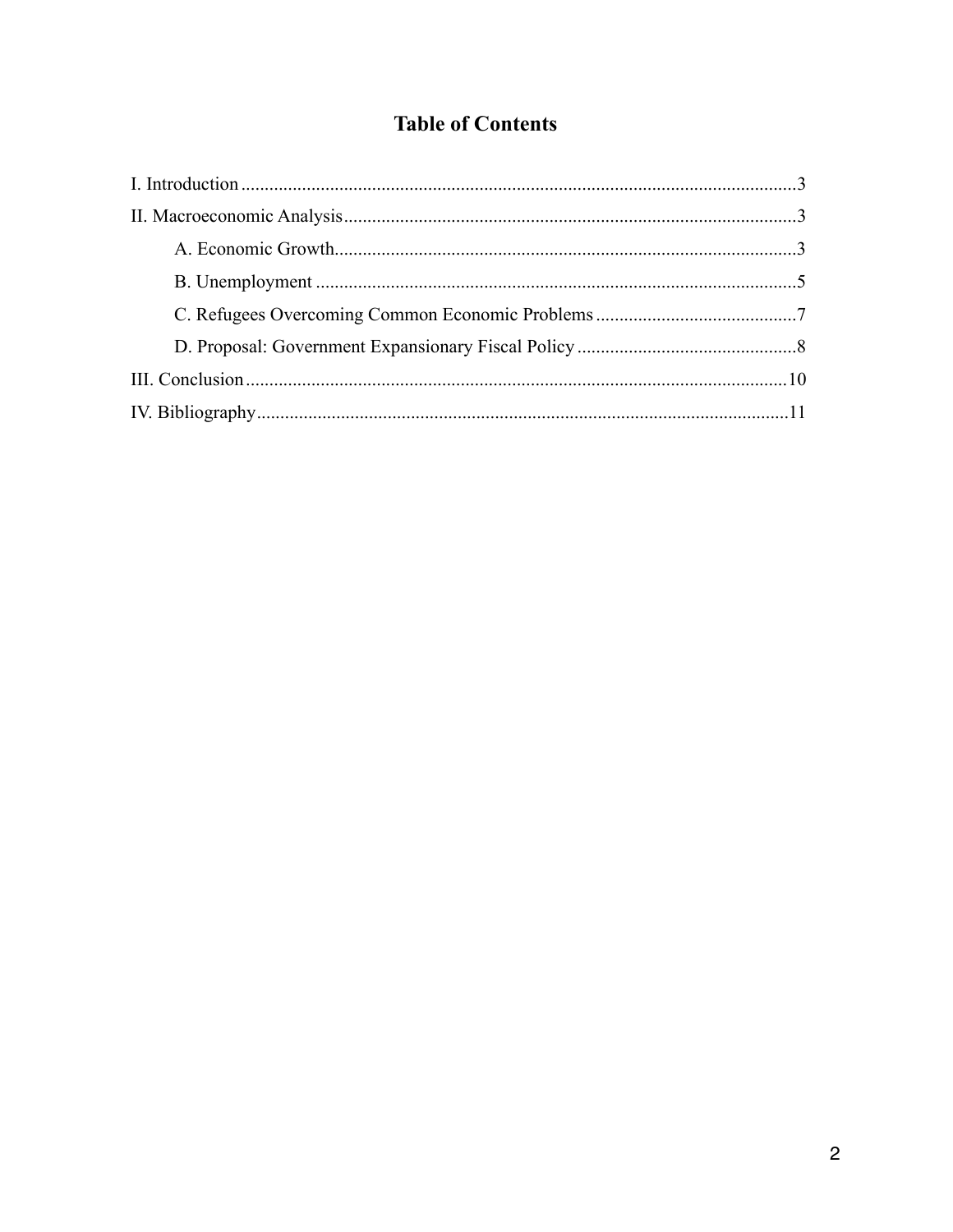#### <span id="page-2-0"></span>**I. Introduction**

 In 2015 and the majority of 2016, Europe saw an unprecedented flow of migrants into the continent. These refugees originated from the Middle East, fleeing war and violence in their native countries (most notably in Syria). Due to the European Union's open border policy, many of these refugees have been able to flee across the continent towards the most developed European countries, especially Germany. In total, Germany has received around 500,000 registered refugees (Euronews, data from Eurostat and Syria Regional Refugee Response).

 Germany's chancellor, Angela Merkel, has received mixed comments for her staunch sympathy towards migrants, allowing them into the country fairly easily compared to harderlined European leaders. Most criticism against Merkel has come from German citizens themselves, who claim that her overly-generous policies have incited extremist political opposition and Islamic radicalism. Germans blame the refugees for social issues in the country. However, many foreign countries, including those beyond the Middle East, view Germany very positively as a country determined to solve the problems of the international community. Germany has gained respect among its allies for its morality and EU leadership, meaning that the refugee crisis has led to initially positive political implications (Schuster).

 Therefore, amid political and social debates concerning the refugee crisis, sheer economic analysis has been both minimal and largely overlooked in the media. The situation has implications on the macroeconomic focuses of growth and unemployment as well as the German government's economic policies.

## <span id="page-2-1"></span>**II. Macroeconomic Analysis**

### <span id="page-2-2"></span>A. Economic Growth

 Economic growth refers to an increase in real GDP over time. The immigration of refugees into Germany has the ability to bring economic growth to the nation. This specific instance would increase the production possibilities within the country, meaning that the potential amount of output that the German economy is capable of producing will increase. More participants within the economy represent an increase in human capital, which, if employed, will increase the economy's level of production and, simultaneously, national income.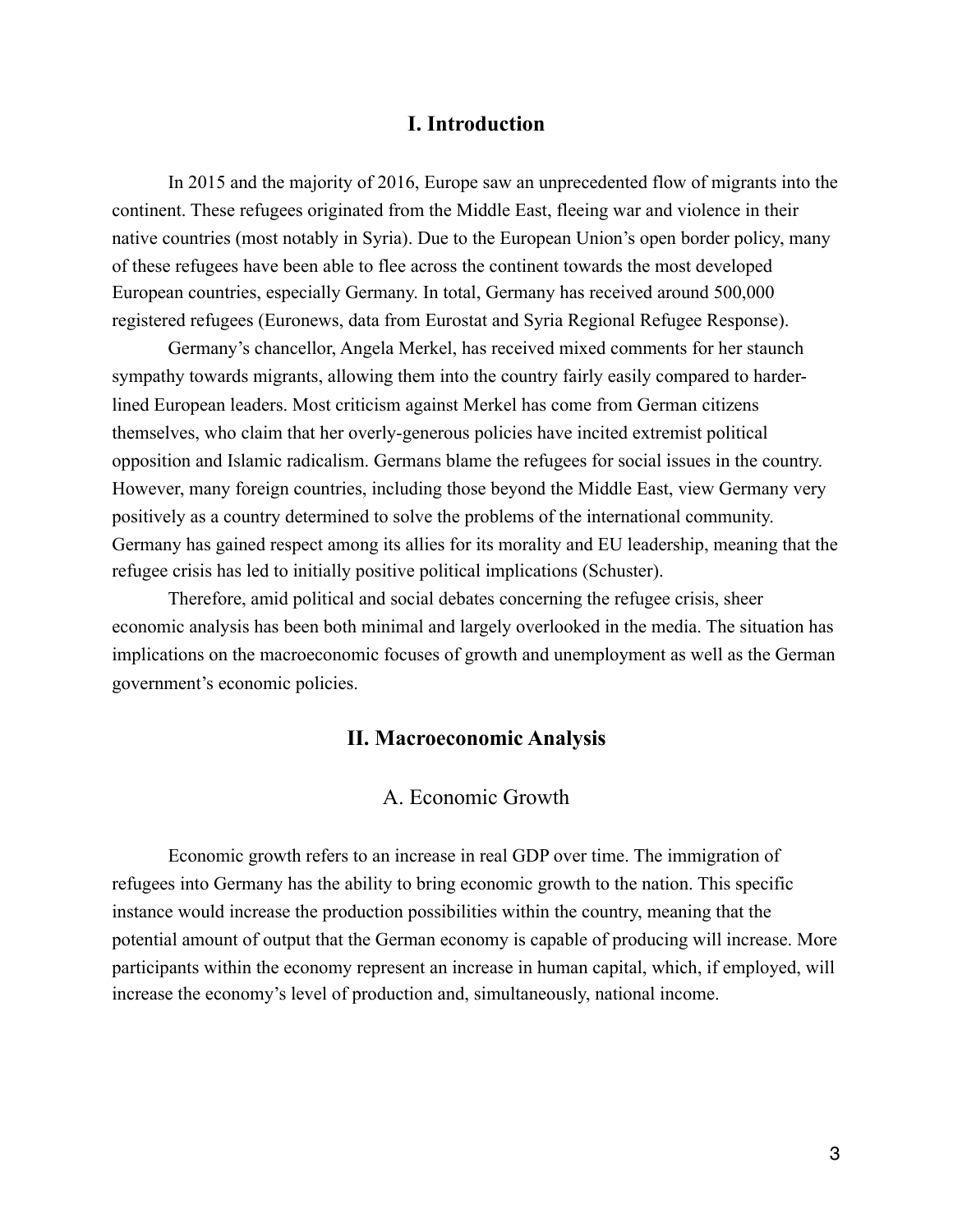

 Diagram 1 demonstrates the effect of this increase in production possibilities. According to the supply-driven neoclassical model, the influx of refugees (once they become integrated within the economy) will eventually cause the long-run aggregate supply to increase from  $LRAS<sub>1</sub>$  to  $LRAS<sub>2</sub>$ . This would thereby lead to an increase in real GDP (and thus national income) from  $Y_1$  to  $Y_2$ . Logically, because economic growth allows civilians to have more income and buying power, the aggregate demand would also increase from  $AD_1$  to  $AD_2$ .

 The German refugee crisis would bring economic growth through an increase in the labor force, thereby increasing human capital. Many incoming migrants are of working age and are actively seeking a job, meaning that they are candidates for employment and could thus contribute to an increased national output. This is especially valuable to Germany, who faces a decrease in its native working age population. There are about one million vacant jobs in Germany (Euronews) and that number is poised to increase because the percentage of the population that is too old to work is increasing. For example, about 20.5 percent of the German population in 2005 was above the age of 65 (when citizens are deemed to be entering retiring age); that number increased to 21.2 percent in 2015 and is projected to increase to 25 percent in 2025 (Btlas). Meanwhile, the overall population of Germany is expected to decline in the process due to its position in the latter stage of the demographic transition. Therefore, immigrants would be offsetting a trend in Germany that is counterintuitive to economic growth, since more workers are capable of producing more output (and thus expanding the economy) than a fewer amount of workers.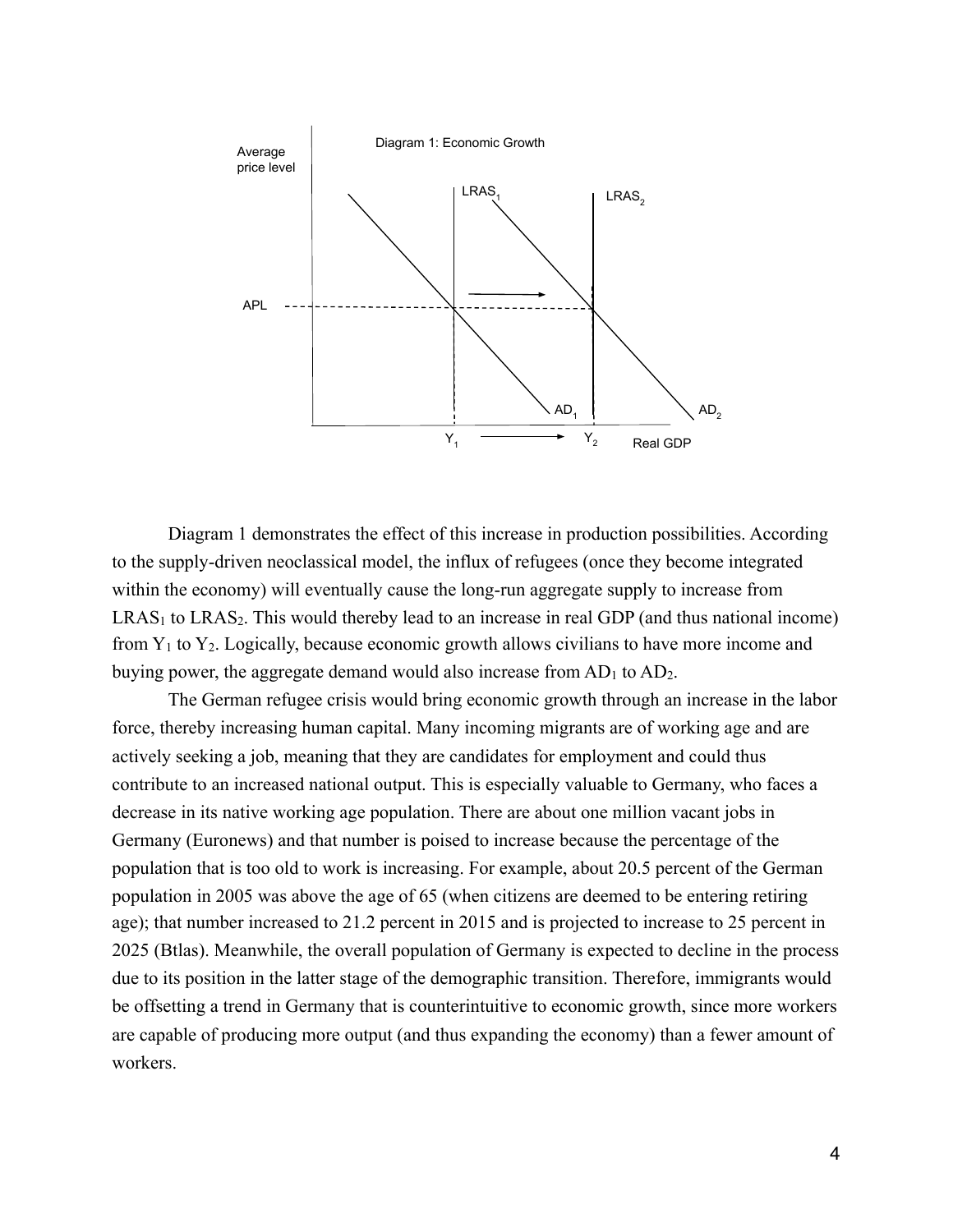Germany could use the case of immigration into the United States in the late 1990s as a model to generate economic growth. The amount of people coming into the United States steadily rose throughout the decade and reached a peak in 1999, before dropping off to a much lower level into the new millennium (Passel). Meanwhile, the GDP growth rate (the principal indicator of economic growth) in the United States has overall risen in the 1990s after more than a three percent decrease in 1991. In the latter part of the decade, when immigration into the U.S. peaked, the GDP grew at its most stable rate, which was constantly above three percent (Trading Economics).

 The 1990s immigration into the United States has also had positive long run implications, in terms of economic growth. By 2011, immigrants contributed towards 14.7 percent of total output and comprised 16 percent of the labor force despite making up only 13 percent of the population (Costa). Therefore, immigrants have been able to integrate into the American economy effectively, despite the social problems that many natives claim they create. Likewise, the German refugee crisis can help fill in vacant jobs and provide economic growth that is sustainable in the long term (since growth is necessary to employ the growing workforce of a nation experiencing immigration).

#### <span id="page-4-0"></span>B. Unemployment

In order for output to increase up to the [increased] level of production possibilities, a nation must put its unemployed resources to use. In the case of the German refugee crisis, members of the newly-refueled labor force must find jobs. If these refugees were to simply enter the labor force without finding employment, the unemployment rate would increase and the increase in human capital would be in vain.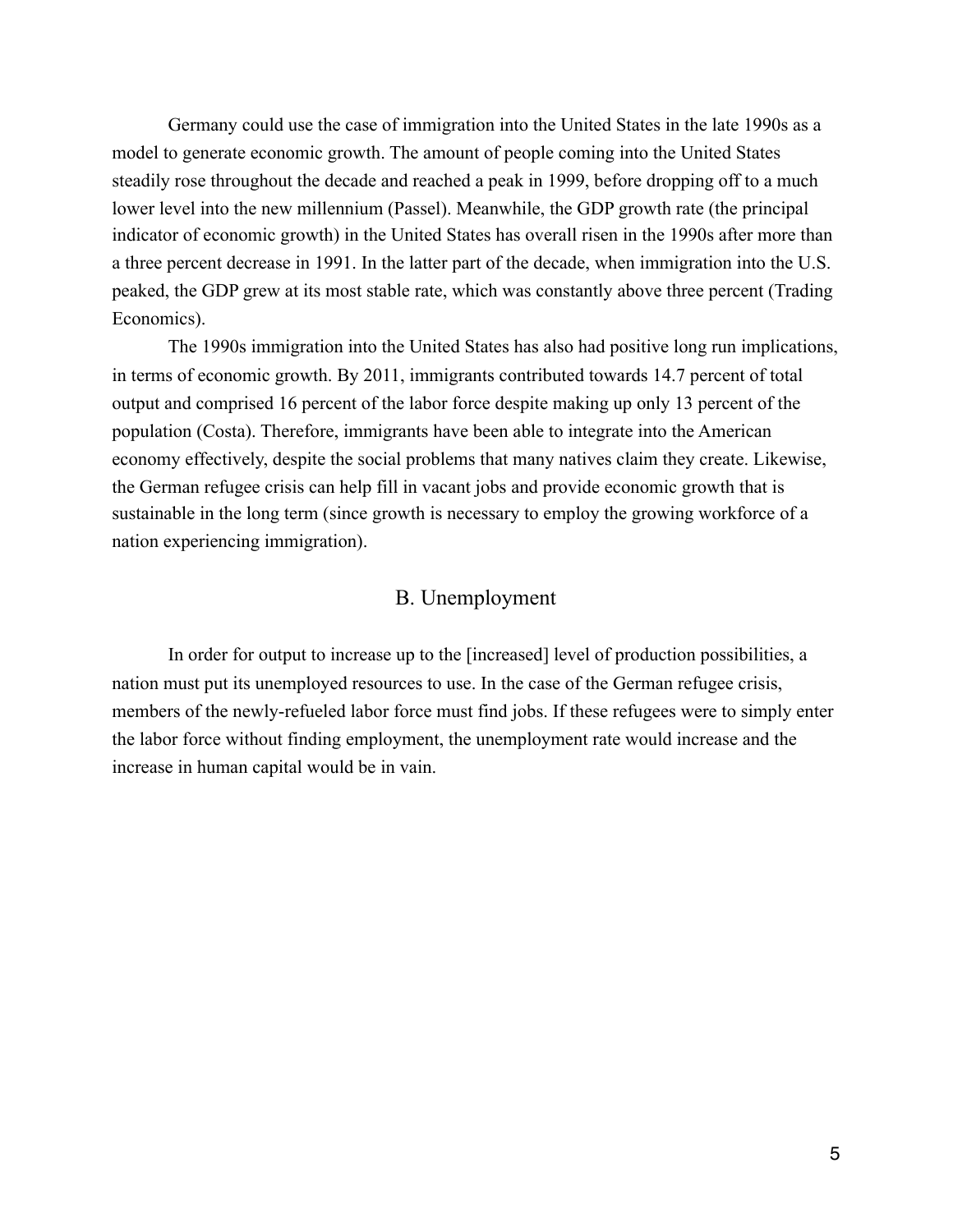

 Diagram 2 shows the effect of a decrease in unemployment on the production possibilities curve after an increase in the economy's productive capacity. The increase in human capital (and thus potential output) is shown by the outwards shift in the production possibilities curve from  $PPC_1$  to  $PPC_2$ . This means that a nation's economy can produce more of both consumer and capital goods (represented by good X and good Y). However, an economy very rarely produces at its potential level of output since it is very difficult to achieve maximum employment of resources. With the outwards shift of the PPC, the economy is able to produce at a level of output at point B after shifting from point A. This movement demonstrates the placement of the economy's increased resources to use, representing a decrease in the unemployment of workers. The diagram shows that in order for economic growth to occur in reality, a nation's actual output produced must rise following a necessary increase in the level of production possibilities, since the economy can only produce up to the point that its resources (in this case, workers) will allow. Increased employment and potential output must accompany each other.

 In Germany, there are one million vacant jobs that the refugees can possibly fill (Euronews), so the opportunity to grow the economy definitely exists. Historically in Europe, many of the jobs associated with migrants have been those that the natives find undesirable, such as trash pickup and bus driving. However, these refugees from Syria arrive with marketable skills, while 685,000 of the one million vacant jobs require skilled workers (Euronews).

 Despite the amount of vacant jobs, refugees may still provide competition for natives that are currently frictionally unemployed, referring to those in the labor force that are searching for new and better jobs in the short-term. The German GDP increased by just under half of a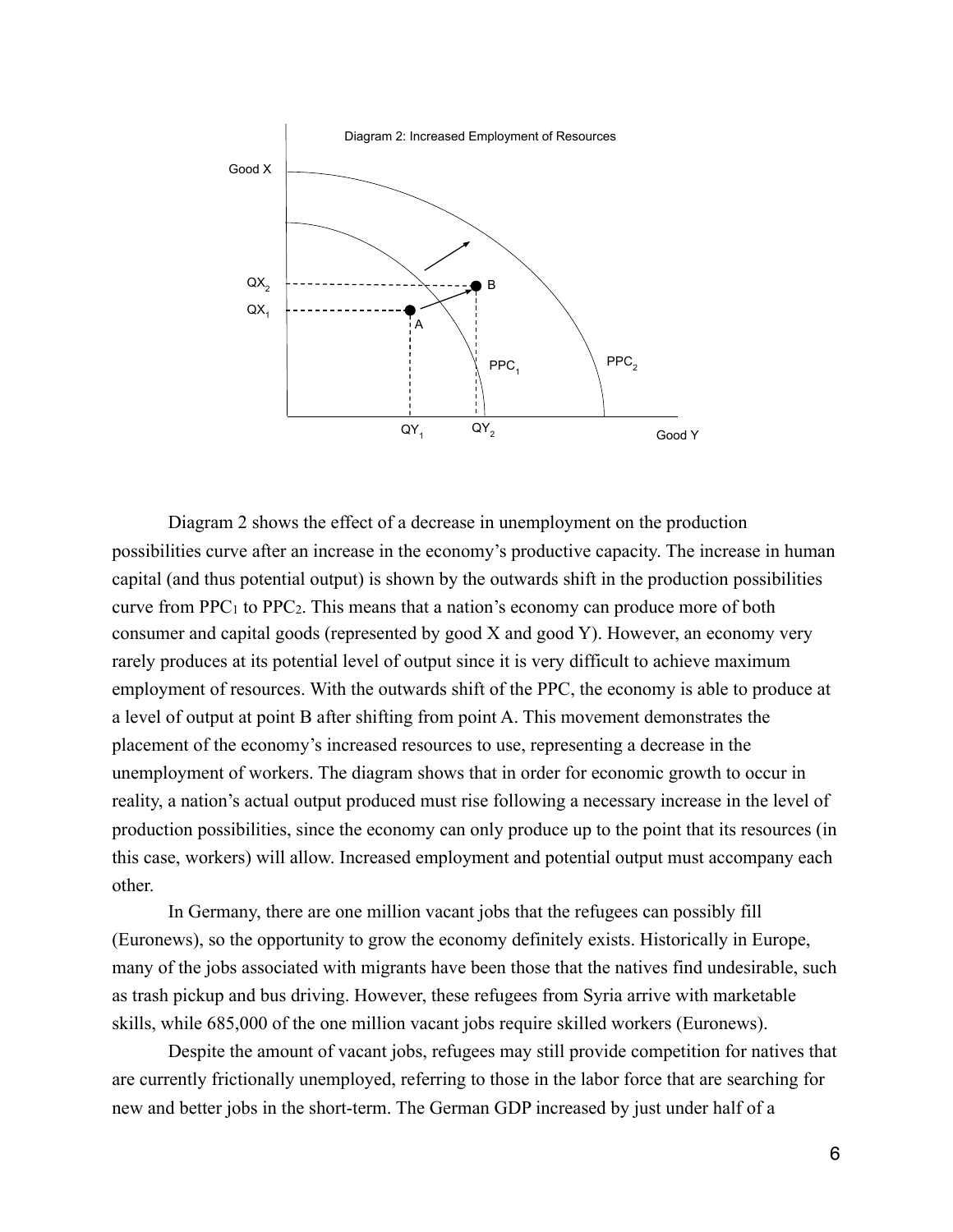percentage point throughout 2016 (Trading Economics), indicating that the economy is still not fully recovered from the global recession of 2008, although the economy is still growing and the unemployment as of 2016 was low at 4.3 percent (CIA). Nevertheless, since the labor market is adding jobs fairly slowly, immigrants may increase German natives' unemployment in the short run (Costa).

 However, in the long run, since the immigrants could help foster economic growth by demanding more goods and opening up more jobs in the German economy, they would only have a positive impact on the economic conditions of native workers. For example, in the United States, the unemployment rate steadily decreased towards less than four percent throughout the late 1990s (during the peak immigration waves), and only increased rapidly once the recession of 2001 hit the U.S. economy (Trading Economics). To make sure that refugees with marketable skills do not interfere with the employment of natives in the short term, it is important for them to be located to the correct job locations so that they fill in the labor gaps where they are most needed.

 In reality, many of the refugees will find it difficult to achieve employment in jobs that require marketable skills. This is because of language barriers and the difficulty of adapting to an economy in a different country with a totally different economic structure. In the short-term, these workers may have to settle for unskilled labor, increasing the amount of underemployed workers (despite decreasing the unemployment rate) that are capable of enrolling in better jobs and contributing more to the growth of the German economy than they currently are.

 To solve this problem, the government must step in to allow for the refugees to socially integrate into the country and apply their skills to benefit the nation as a whole. The best option would be to leave the low-income jobs to the unskilled workers and have the skilled refugees settle for frictional unemployment in the short-term. This would allow the government to provide immigrants with education, which would not be too costly given their prior skills. The most necessary type of education would logically be language training since the refugees must integrate into a new culture. The government must also extend its provision of health care to the refugees to make sure that they stay healthy and are thus capable of working effectively. Therefore, interventionist supply-side policies with a focus on investment in human capital should be enacted.

## <span id="page-6-0"></span>C. Refugees Overcoming Common Economic Problems

 The economic issues commonly associated with immigrants and unemployment largely do not apply to the refugees that have recently settled into Germany. Many immigrants into Europe in general are associated with poverty as well as a lack of sufficient health and education.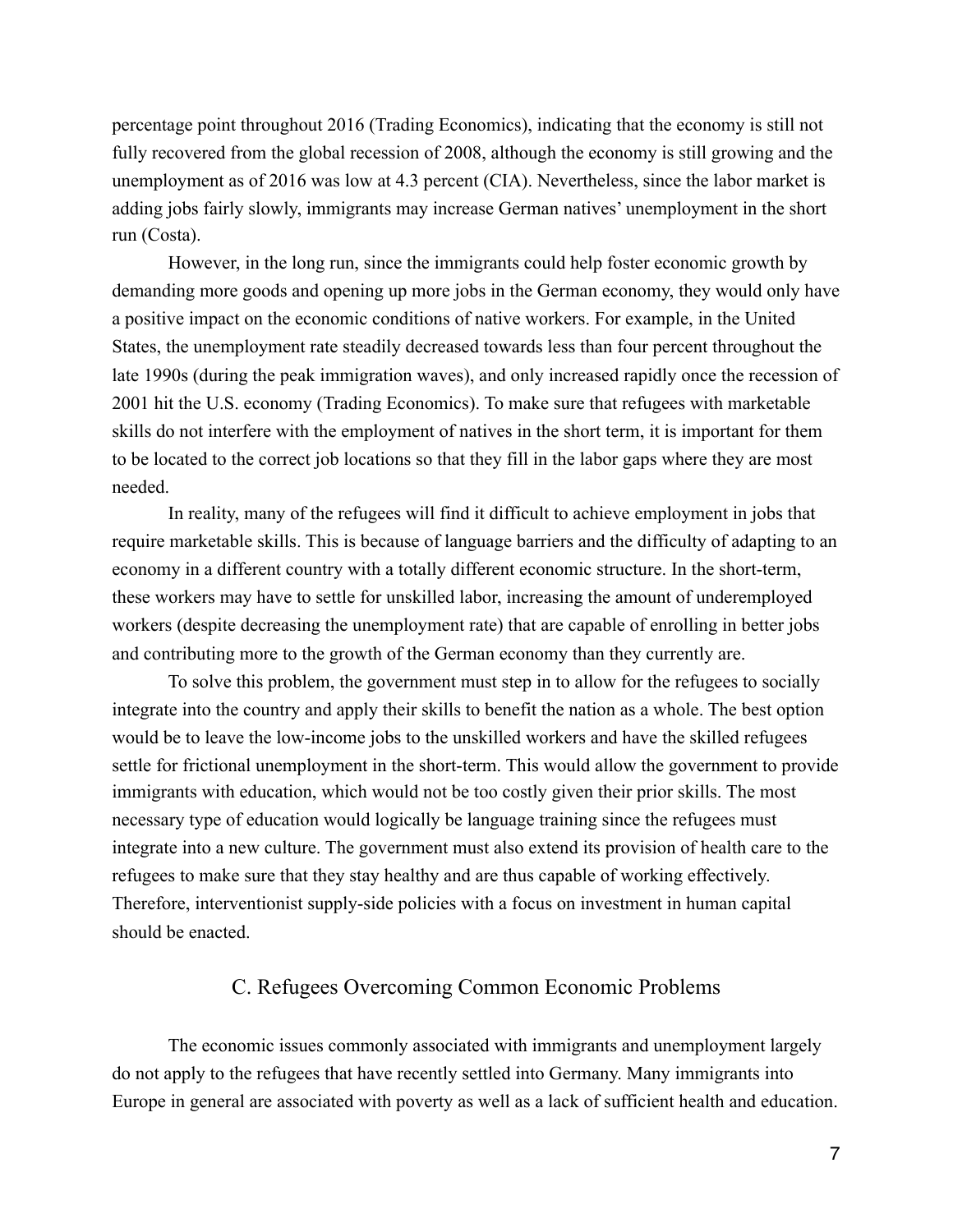In addition, they often bring in higher crime rates with them, making a nation's society more unstable. The economic prospects of natives may also be worse off from immigration since much of the money earned goes back to migrants' place of origin (thus lowering the GNI of the country receiving the immigrants) rather than contributing to the economy of the nation where it is earned. Furthermore, migrants often have a low level of human capital (due to the lack of sufficient skills and knowledge), thus making a nation's economy less productive if hired.

 However, many of the Syrian refugees into Germany in fact contain marketable skills that allow them to effectively contribute to the nation's possible economic growth. Meanwhile, these refugees are generally not poor and thus do not need as much aid as many Mexican immigrants into America. They are mostly healthy and bring their own unique skill sets to compete for jobs in Germany, including those in sophisticated industries such as technology (Euronews). Companies with vacancies would thus be more open than otherwise to hiring the refugees. In addition, many Syrian refugees of working age plan to either return home after a few years, once the wars have ended there, or stay in Germany to further their own careers rather than continuing to work in Germany and sending their profits to their families (Chebbi).

 Moreover, Germany is a nation that is capable of integrating immigrants into its economy. As shown already, the country has many job opportunities across a wide variety of industries that allow for the employment of skilled and ready-to-work refugees (lessening worries about competition with natives for jobs). Now, the key for the German government is simply to give these refugees access to labor markets, which would help them avoid the development of ghettos and other negative byproducts of migration (Euronews). In addition, there is currently a very high level of income equality within Germany, seen by its low Gini Index of 27.0 (CIA). To alleviate any worries concerning poverty faced by low-income earning refugees, Germany increased its minimum wage from  $\epsilon$ 8.50 to  $\epsilon$ 8.84 in January 2017 (Trading Economics).

 The danger of this recent policy, increasing the rigidity of the labor market, is that it might create structural unemployment by making firms less willing to hire workers. However, employment of the refugees would likewise assure that refugees do not fall behind native workers in terms of income. Therefore, the following proposal represents a more desirable way to ensure the economic well-being of refugees than an increase in the minimum wage.

## <span id="page-7-0"></span>D. Proposal: Government Expansionary Fiscal Policy

 In order for the German economy to achieve all of these positive potential outcomes (associated with economic growth) made possible by the refugee influx, the German government must ensure that the new immigrants find employment. Under the most desirable circumstances,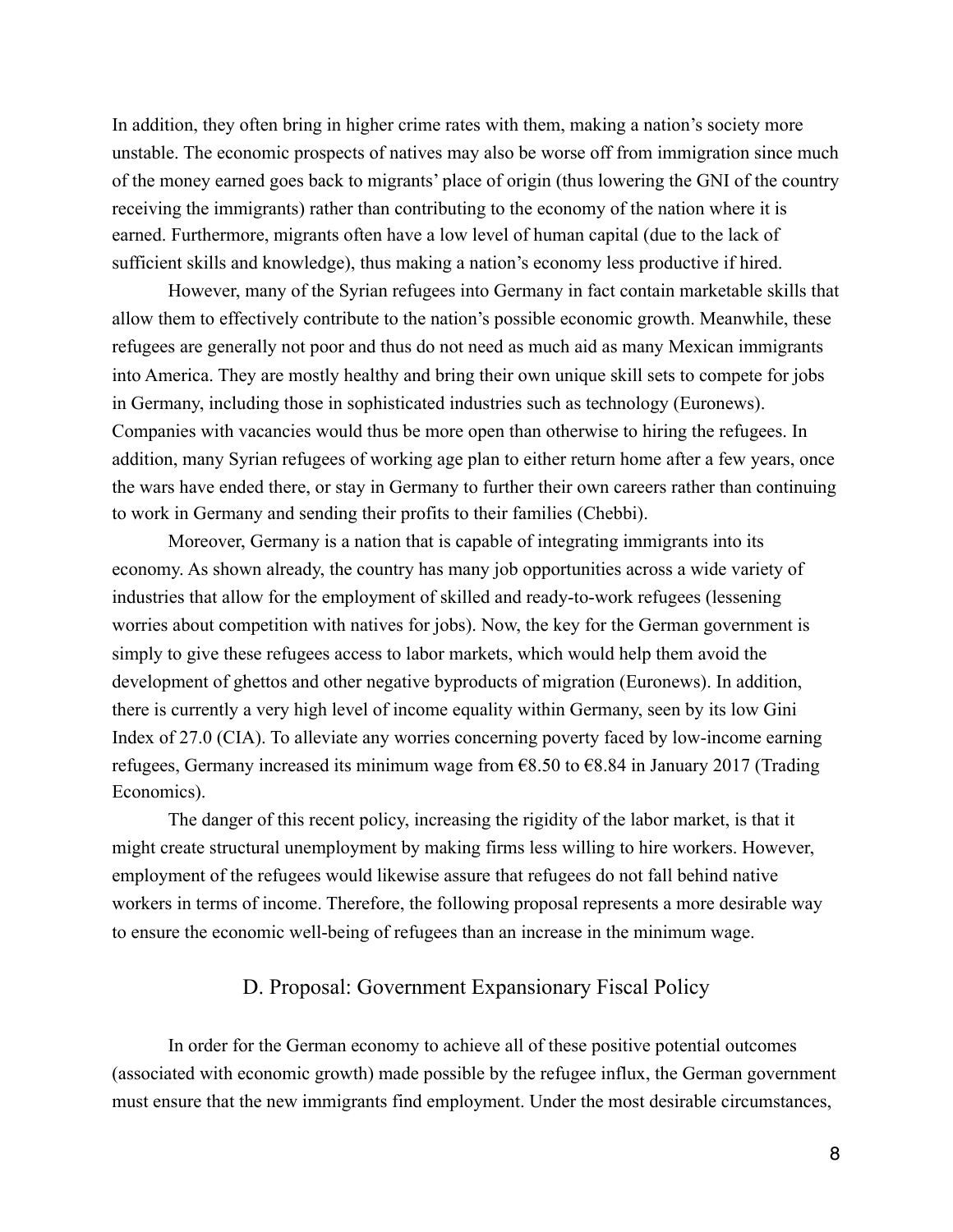unskilled immigrants would be matched with fitting jobs by giving them access to labor markets (such as by overcoming the obstacle of geography). Meanwhile, refugees with marketable skills would receive training to acquire the small culture-specific abilities that they lack (such as the ability to speak German) in order to work up to their full capabilities. The solution is increased government spending (both directly and indirectly through firms), also known as an expansionary fiscal policy.



 Diagram 3 shows the effect that an expansionary fiscal policy would have on the German economy, according to the demand-driven Keynesian model. Before the refugee crisis, Germany was producing at its level of potential output at  $Y_1$  since the German economy fully employed its resources, with an unemployment rate of around four percent (Trading Economics). An increase in government spending would increase the aggregate demand from  $AD_1$  to  $AD_2$ . Normally, the problem for an economy producing at its full employment level of output is that an increase in only aggregate demand would cause inflation (with a fairly large increase in the average price level from  $APL_1$  to  $APL_2$ ), but merely a very small increase in real GDP (from  $Y_1$  to  $Y_2$ ). In addition, an increase in only aggregate supply from  $AS_1$  to  $AS_2$  (due to a larger labor force) would keep real GDP constant at  $Y_1$  and also negatively create a slight downward pressure on wages and inflation, shown by the gap between the vertical section of  $AS_2$  and  $AD_1$  (Euronews). This increased unemployment of potential workers could result in an increase of unemployment benefits provided by the German government, which is very costly and causes the immigrants to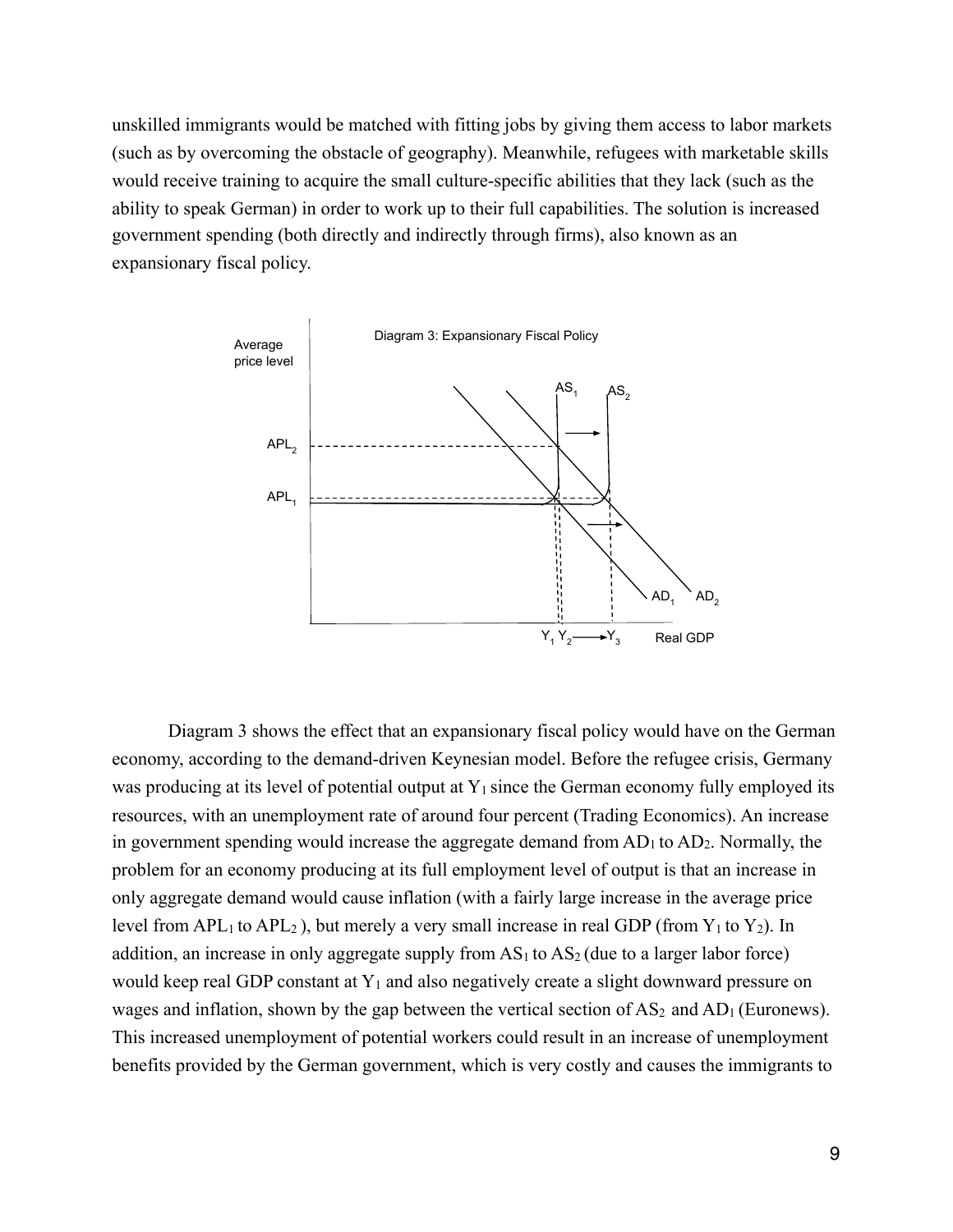unjustly rely on them. Unemployment benefits would discourage current workers to work, as seen in Spain after the Great Recession (AFP News).

 However, provided that the German government undertakes an expansionary fiscal policy to increase the aggregate demand from  $AD_1$  to  $AD_2$ , combined with the benefit of an increased labor force (an increase in aggregate supply from  $AS<sub>1</sub>$  to  $AS<sub>2</sub>$ ), the average price level will stay constant at  $APL<sub>1</sub>$  while real GDP will increase to Y<sub>3</sub>. This increased real output will raise the disposable income of both native workers and refugees while growing the German economy. In other words, inhabitants of Germany can afford to spend more in an economy that provides more goods and services.

 The German government is already working on culturally and socially integrating the refugees, paying to process them into the country as well as providing them with food and housing (Euronews). The next step is to provide health care and specific forms of education to make sure that these potential workers can effectively contribute to the German economy. Likewise, the government must inform refugees and firms about potential hiring and working opportunities, as well as provide hiring incentives to businesses. Although the combination of cultural and economic integration of refugees is often difficult and costly to achieve, Germany is definitely capable of it. Companies like SAP are determined to find the talent necessary to achieve their corporate goals, which they prioritize over workers' place of origin or initial training setbacks (Euronews). In addition, the German government's surplus, which was at 0.8 percent in 2016 (Trading Economics), both shows that the country was was able to process asylum seekers without heavily cutting into the government budget and that the government can afford to pay for the economic integration of refugees without running a deficit or increasing borrowing.

### <span id="page-9-0"></span>**III. Conclusion**

 According to the analysis above, the refugees have a greater possibility of providing benefits to the German economy than obstacles. They can help solve the labor shortage, which poses a key problem to the growth of the German economy. In addition, Germany has already shown signs of initial successful economic integration of refugees, with its unemployment decreasing from 4.3 percent to 3.8 percent in the last twelve months despite the influx of new members of the labor force (Trading Economics). The main problems associated with the refugees concern the social and cultural interests of the native German population and are separate from the economic implications of the crisis (since most of the refugees are not in poverty).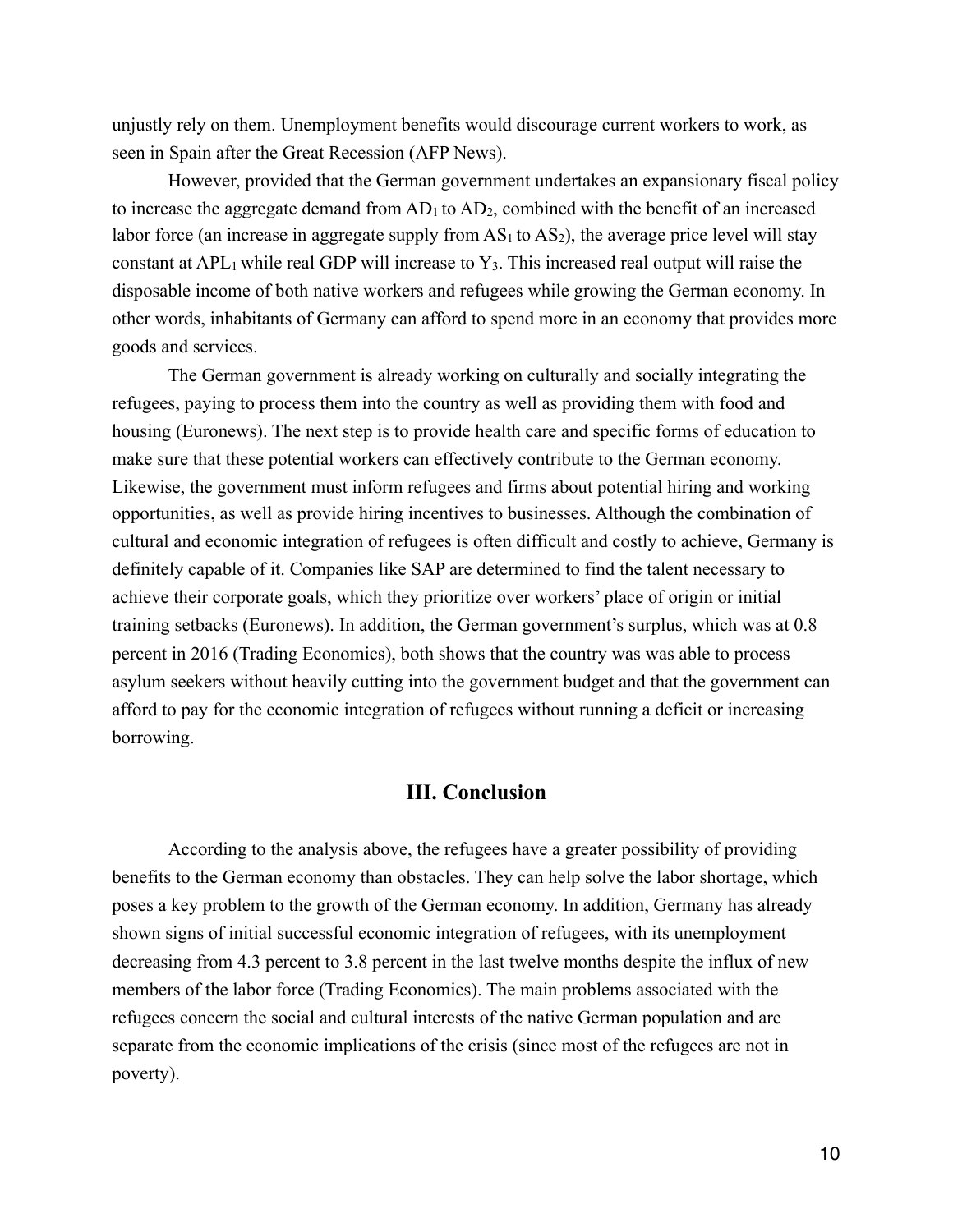Since Germany may have more than one million refugees resulting from the crisis once they are all processed, the proposed government action will be costly. It will need to include the provision of basic necessities as well as career-specific training and job preparation, while it may be difficult to efficiently allocate workers to specific industries with job openings. However, this large initial government investment would be worth it because the economic growth would help overcome a possible deficit and outweigh the initial value of the government spending (given the Keynesian multiplier effect). According to Ian Goldin, the founding director of the Oxford Martin School at Oxford University, "[Government fiscal policy] is both a short term and a long term investment. In the short term it provides stimulus to the German economy which will grow about 0.2 percent faster than it would have without the refugees. In the longer term – there was a situation with one of the lowest fertility rates of the world in Germany and that will be vital for the long term sustainability of the German economy" (Euronews). Furthermore, the increased supply of workers in the economy is in vain without the employment of resources, which government spending will help ensure.

 There is strong international support for the refugees to make a positive impact on the German economy. The Organization for Economic Cooperation and Development (OECD) prioritizes the oversight of migrant workers to make sure that they (as well as their children) receive education and opportunities equal to those of natives in order to contribute towards economic growth. The organization recognizes the necessity and value of migrants, especially in countries with aging populations such as Germany (OECD, pg. 29-31). Promotion of refugee integration, which Chancellor Merkel already embodies, from foreign countries will thereby expedite the process of all of its facets, including economic integration. Therefore, immigrants will be a key determinant in solving what are arguably the main long-term problems of the German economy, making the refugee "crisis" somewhat of a blessing.

## <span id="page-10-0"></span>**IV. Bibliography**

- AFP News. "Spain struggles with staggering unemployment." *YouTube*, uploaded by AFP news agency, 26 January 2009. <[https://www.youtube.com/watch?v=tZ6AQV3mmgU&feature=player\\_embedded](https://www.youtube.com/watch?v=tZ6AQV3mmgU&feature=player_embedded)>
- Btlas. "Germany 2015. " *Btlas Population Pyramids*. Btlas, 2016. Web. <[http://www.btlas.com/pp/en/germany/2015>](http://www.btlas.com/pp/en/germany/2015)
- Chebbi, Choukri. "Syrian refugees in Germany contemplate return home." *Deutsche Welle*. Deutsche Welle, 27 January 2017. Web.